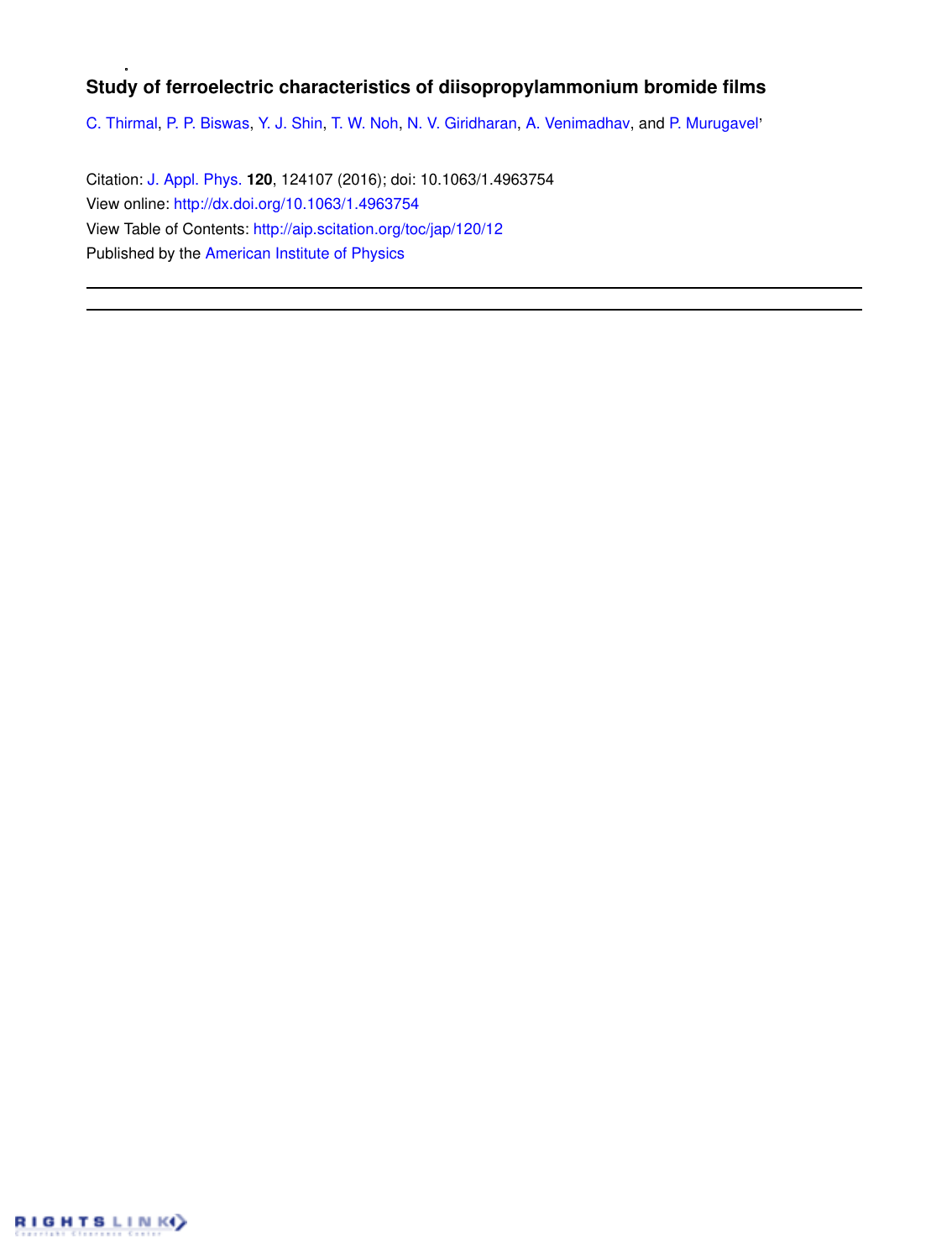

# Study of ferroelectric characteristics of diisopropylammonium bromide films

C. Thirmal,<sup>1</sup> P. P. Biswas,<sup>1</sup> Y. J. Shin,<sup>2,3</sup> T. W. Noh,<sup>2,3</sup> N. V. Giridharan,<sup>4</sup> A. Venimadhav,<sup>5</sup> and P. Murugavel<sup>1,a)</sup>

 $1$ Department of Physics, Indian Institute of Technology Madras, Chennai 600036, India  $^{2}$ Center for Correlated Electron Systems, Institute for Basic Science (IBS), Seoul 151-742, South Korea  $3$ Department of Physics and Astronomy, Seoul National University (SNU), Seoul 151-742, South Korea  $^{4}$ Department of Physics, National Institute of Technology (NIT), Tiruchirappalli 620015, India <sup>5</sup>Cryogenic Engineering Centre, Indian Institute of Technology Kharagpur, Kharagpur 721302, India

(Received 18 June 2016; accepted 15 September 2016; published online 30 September 2016)

Organic molecular ferroelectrics are highly desirable due to their numerous advantages. In the present work, a thick film of diisopropylammonium bromide organic molecular ferroelectric is fabricated on the ITO/glass substrate. The grown film shows preferential orientation along the c-axis with a ferroelectric transition at 419 K. The piezoresponse force microscopic measurements are done in a dual ac resonance tracking mode for its switching characteristics. The amplitude and phase images of the oppositely written domain patterns exhibit a clear contrast with 180° phase difference. The dynamical spectroscopic studies reveal a butterfly loop in amplitude and hysteretic character of the phase which are the expected characteristics features of ferroelectrics. In addition, the macroscopic polarization versus electric field hysteresis gives an additional proof for ferroelectric character of the film with the maximum polarization of 3.5  $\mu$ C/cm<sup>2</sup>. Overall, we have successfully fabricated diisopropylammonium bromide organic films and demonstrated its room temperature ferroelectric characteristics. Published by AIP Publishing. [http://dx.doi.org/10.1063/1.4963754]

# I. INTRODUCTION

Ferroelectrics are important multifunctional electroactive materials with versatile application potential in capacitors, actuators, non-volatile memory, and energy harvesting devices.<sup>1–3</sup> So far, oxides such as BaTiO<sub>3</sub>, Pb(Zr,Ti)O<sub>3</sub>, Bi<sub>4–x</sub>La<sub>x</sub>  $Ti<sub>3</sub>O<sub>12</sub>$ , etc., dominated the ferroelectric field due to their large polarization and piezoelectric coefficients.<sup>4–6</sup> However, high processing temperature and toxic heavy metal ions restrict their applications in microelectronic devices and even pose serious environmental problem.<sup>7</sup> As an alternative, the search on organic ferroelectrics has increased manifold. Astonishingly, the organic ferroelectrics have advantages such as eco-friendly, lightweight, cost-effective, scalable, and low processing temperature over their oxide counterparts.  $8-10$  The spontaneous polarization in organic ferroelectric originates either from cooperative migration of proton or from ordering of organic cation.<sup>11–13</sup> Although the ferroelectricity is discovered in numerous molecular organic compounds such as PVDF, nylon, imidazolium perchlorate, dabco perchlorate, 4-(cyanomethyl) anilinium perchlorate, and diisopropylammonium chloride, $8,14-16$  most of them suffer from either low polarization or low thermal stability.<sup>17</sup> The recent discovery of ferroelectricity in diisopropylammonium bromide  $C_6H_{16}NBr$ (DIPAB) organic single crystal by Fu et al. renewed interest on this compound because of its large polarization  $(23 \mu C)$  $\text{cm}^2$ ) and good thermal stability (from 426 K down to liquid nitrogen temperature).<sup>18</sup> Among the organic ferroelectrics, the DIPAB will attract the scientific community due to its superior ferroelectric properties such as large polarization, good thermal stability, and high crystallinity. These unique features of DIPAB pave the way to develop the ferroelectric based multifunctional materials such as magnetoelectric composites.<sup>19</sup> The single crystalline DIPAB shows centrosymmetric orthorhombic phase  $(P2<sub>1</sub>2<sub>1</sub>2<sub>1</sub>)$  at room temperature, and it undergoes an irreversible phase transition to a non-centrosymmetric (polar) monoclinic phase  $(P2<sub>1</sub>$  space group) at  $420 \text{ K}$ . Subsequently, it exhibits a reversible paraelectric monoclinic  $(P2<sub>1</sub>/m)$  phase transition at 426 K. The observed spontaneous polarization is attributed to the ordering of diisopropylammonium cation along b-axis, and the corresponding domain dynamics are studied on domains oriented along  $b$ -axis.<sup>20,21</sup> The large polarization of DIPAB comparable to  $BaTiO<sub>3</sub>$  and its good thermal stability along with the advantages of being an organic ferroelectrics makes it an excellent and intriguing compound for fundamental and technological studies.

However, the studies on this important compound are very limited, and as of our understanding, there are no reports on the DIPAB film. Looking at the break-through made by the ferroelectric oxide films, it is imperative to investigate the DIPAB film for better understanding and for its future realization in device applications. In the present work, though it is a challenging task to fabricate organic thin films, we have successfully fabricated DIPAB thick films on the ITO/glass substrates by the spin coating technique and explored its structural, dielectric, and ferroelectric properties. The switching characteristics of the fabricated  $c$ -axis oriented DIPAB film confirming its ferroelectric characteristics are reported in the present work.

## II. EXPERIMENTAL DETAILS

0021-8979/2016/120(12)/124107/5/\$30.00 120, 124107-1 Published by AIP Publishing.

To fabricate the film by spin-coating technique, optimized a)Electronic mail: muruga@iitm.ac.in and a containing equi-molar quantity of diisopropylamine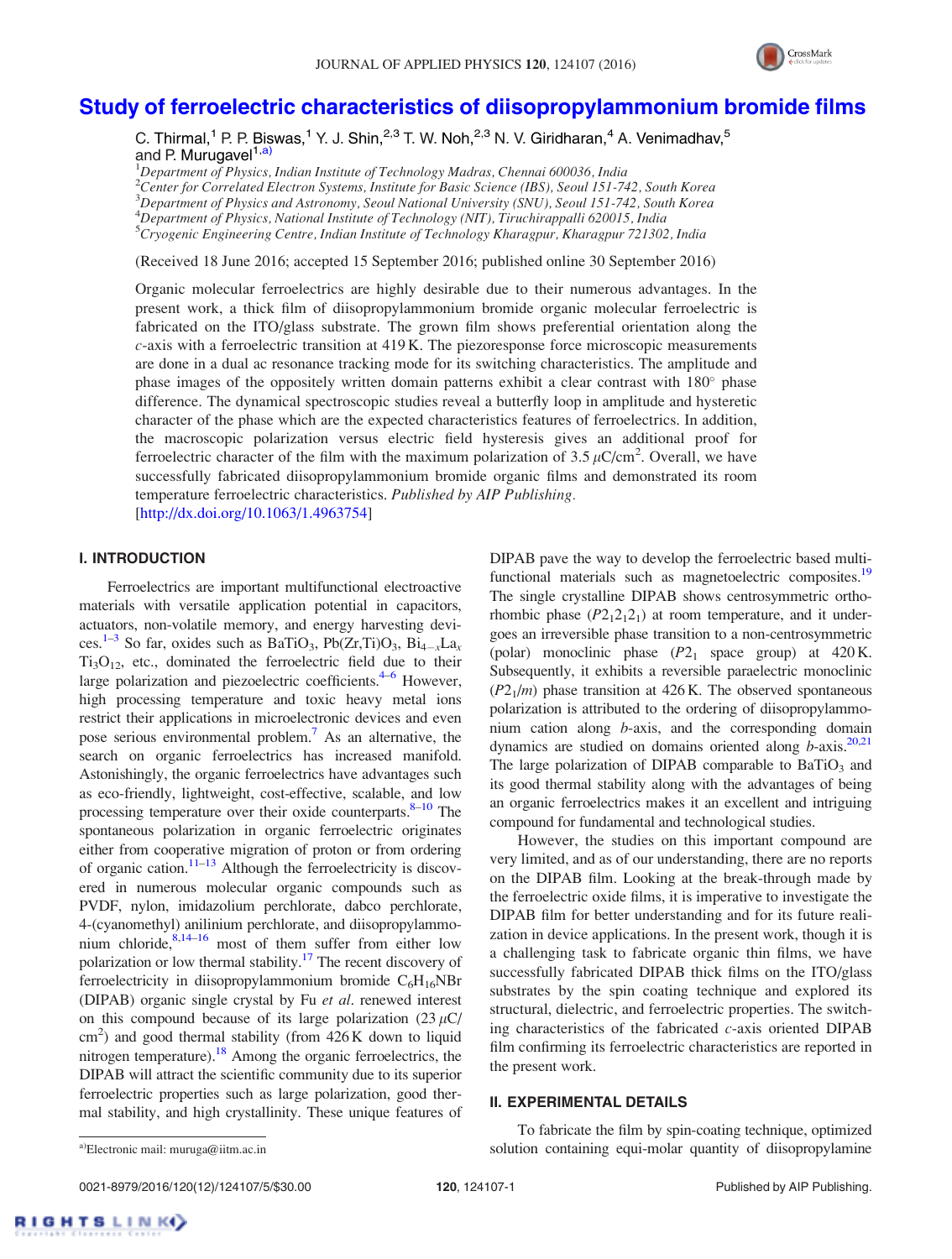and hydrobromic acid in methanol is used as a precursor. The adhesion and uniformity of the precursors on the substrate depend on the precursor concentration and the rpm during deposition. To optimize the growth condition, initially, the concentration of the solution is varied from 0.1 M to 7 M. At each concentration,  $100 \mu l$  of the solution is spin coated on the cleaned ITO/glass at various rpm ranging from 1000 to 10 000. The pore free and continuous film is obtained at the 5 M concentrated solution which is spin coated at 2000 rpm. The obtained film is allowed to cure at  $300 \text{ K}$  for 24h. Furthermore, the film is heat treated at 428 K for 10 min to get the desired ferroelectric monoclinic phase.<sup>18</sup> The fabricated films are subjected to X-ray diffraction (XRD) analysis using PANANALYTICAL X'Pert Pro X-ray diffractometer. The surface morphology of the film is obtained from Quanta 200 FEG scanning electron microscope (SEM). The dielectric studies are performed using NumetriQ (PSM1375) phase sensitive multimeter on the film in capacitor geometry with 1 mm diameter silver top electrode. The Oxford Instrument Asylum Cypher Piezoresponse Force Microscope (PFM) is employed to analyze the topography and local polarization switching. For the polarization versus electric field hysteresis loop measurements, gold is coated on the film by thermal evaporation by employing a shadow mask of each dot size  $200 \mu m$ . Then, the hysteresis loop is measured using precision material analyzer (Radiant technologies).

### III. RESULTS AND DISCUSSION

The XRD pattern for the heat treated DIPAB film is shown in Fig. 1(a) for  $2\theta$  ranging from  $10^{\circ}$  to  $40^{\circ}$ . For comparison, the XRD pattern for bulk DIPAB powder synthesized with the ferroelectric monoclinic phase by slow evaporation method<sup>18,22</sup> is shown in Fig. 1(b). Interestingly, Fig.  $1(a)$  reveals diffraction peaks corresponding to  $(001)$ , (002), and (003) reflections, and it indicates that the film is oriented along the  $c$ -axis with good crystalline quality. The corresponding  $d$ -spacing for planes (001), (002), and (003)

are 7.104, 3.549, and 2.365 Å, respectively. The observed diffraction peaks are consistent with the polar monoclinic phase of DIPAB. The surface morphology of the DIPAB film is studied by SEM, and the corresponding image is shown in Fig.  $1(c)$ . The image shows the surface is free from visible porosity which is essential for electrical characterization. It also shows that the surface has textured like morphology indicating possible preferred orientation of the film during growth on the ITO/glass substrate. The crosssectional SEM image taken on the DIPAB film is shown as an inset in Fig. 1(c). From the cross-sectional SEM image, it is inferred that the film is grown with  $18 \mu m$  thickness. To measure the average roughness of the grown film, PFM topographic imaging is done on the sample, and the resultant image is shown in Fig.  $1(d)$ . Fig.  $1(d)$  reveals small grain like morphology at microscopic level. The measured average roughness of the film is around 4 nm.

In order to observe various phase transitions of the DIPAB film, dielectric measurements are carried out on the thick film. The film used for the measurement is cured at room temperature (300 K) after the spin coating (orthorhombic phase). The real and imaginary parts of dielectric constant ( $\varepsilon_r$ <sup>+</sup> and  $\varepsilon$ <sup>r</sup> $\prime$ ) are plotted as a function of temperature from 380 to  $430$  K at various frequencies in Figs.  $2(a)$  and  $2(b)$ , respectively. The  $\varepsilon_{r}$ ' shows two transitions, namely,  $T_1$  and  $T_2$  at 413 and 419 K, respectively. The observed transitions in the DIPAB film are around 6 K lesser than reported single crystal values.<sup>18,20</sup> The decrease in the transition values cannot be attributed to strain effects in the film as it is a thick film. Though the exact reason is not clear to us, it could be due to defects formation during the film fabrication which is prominent in organic films. The transition at  $T_1$  is attributed to the irreversible phase transition from orthorhombic  $(P2<sub>1</sub>2<sub>1</sub>2<sub>1</sub>)$  to ferroelectric monoclinic  $(P2<sub>1</sub>)$  phase. On the other hand, the transition at  $T_2$  is attributed to reversible ferroelectric to paraelectric monoclinic  $(P2<sub>1</sub>/m)$  phase. The frequency independent



FIG. 1. X-ray diffraction pattern of DIPAB (a) film on the ITO/glass substrate and (b) bulk sample. (c) The SEM image of the DIPAB film surface and (d) PFM topographic image of the DIPAB film.



FIG. 2. Temperature variation of (a)  $\varepsilon$ <sup>'</sup> and (b)  $\varepsilon$ <sup>''</sup> for the DIPAB film (cured at  $300$  K-orthorhombic- $P2_12_12_1$ ) at various frequencies.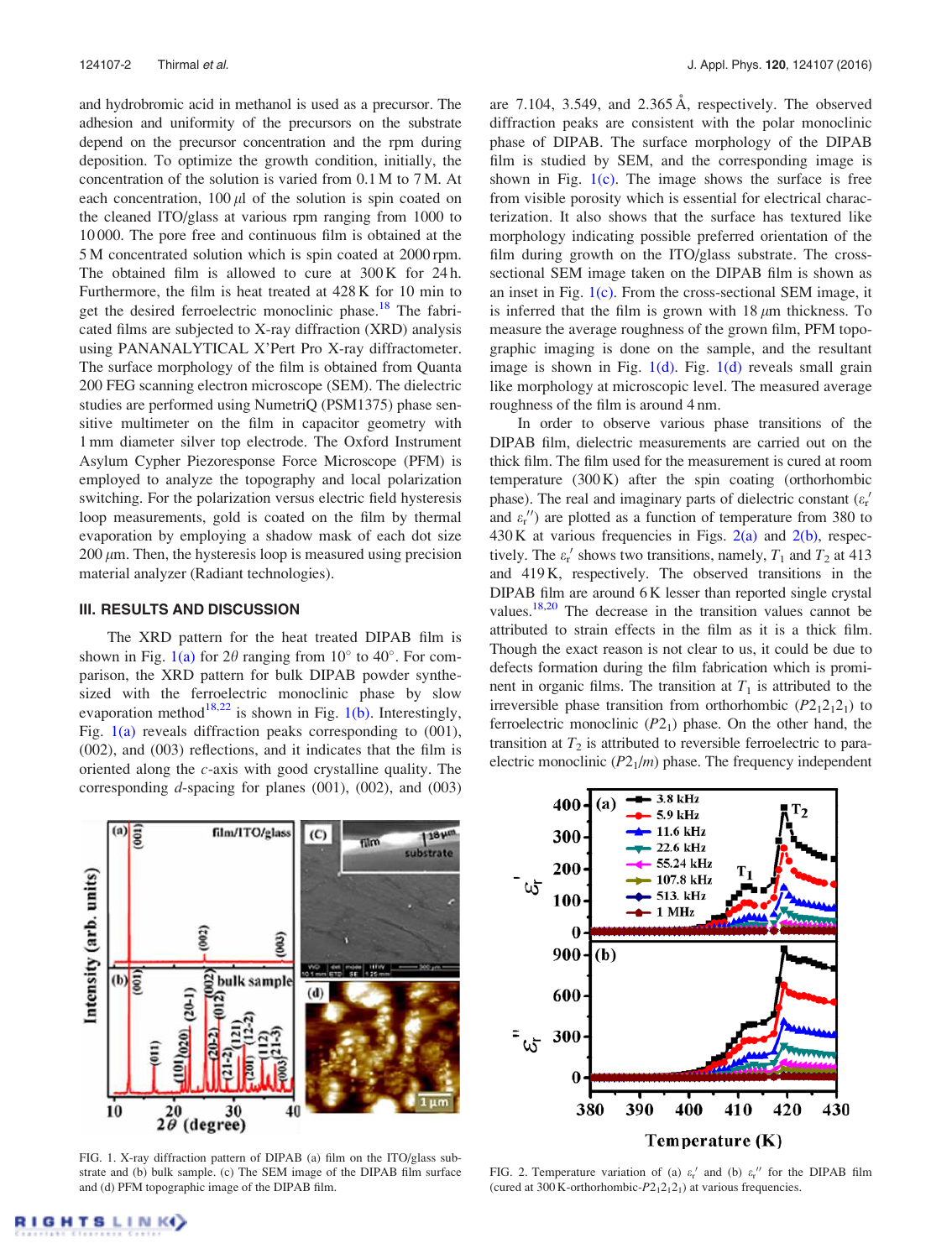sharp transition at  $T_2$  indicates macroscopic evidence for ferroelectric nature of the sample. Similar measurements are carried out on the film which is subjected to heat treatment at 428 K (monoclinic phase). The corresponding  $\varepsilon$ <sup>'</sup> and  $\varepsilon$ <sup>'</sup> as a function of temperature are plotted in Figs.  $3(a)$  and  $3(b)$  at various frequencies. Fig. 3 reveals a single transition at  $T_2$ . The absence of  $T_1$  in heat treated film confirms its irreversible nature of the phase transition. These transitions are comparable with the single crystal data. $18,20$ 

The necessity of developing new ferroelectric materials for device applications requires understanding of their electromechanical and ferroelectric switching at nanometer scale. The PFM is a versatile tool for establishing the visualization of ferroelectric domains and their manipulation with applied voltage. $23$  To understand ferroelectricity in the DIPAB film, ferroelectric domain switching measurements are performed on the heat treated sample using a vertical lithographic PFM in dual ac resonance tracking (DART) mode. The out-of-plane PFM measurement is done in the DART mode on the DIPAB film before writing, and the corresponding domain pattern is shown in Fig. 4. Fig.  $4(a)$ represents the amplitude image, and Fig. 4(b) represents the phase image. The phase image shows the domain pattern where most of the domains are oriented at an average angle of 100° with respect to surface normal, indicating the inplane orientation of domains. The corresponding line profiles for amplitude and phase are shown in Figs.  $4(c)$  and  $4(d)$ , respectively. Since XRD reveals the  $c$ -axis oriented film, it is possible that the domains are aligned along in-plane polar baxis.

To elucidate the ferroelectricity in the DIPAB film, in a selected  $5 \times 5 \mu m^2$  area, the domain pattern is written with  $-10$  V at the central 3  $\times$  3  $\mu$ m<sup>2</sup> area and with  $+10$  V at the remaining area. The corresponding amplitude and phases are read simultaneously in the DART mode with an ac signal of 1.5 V. The resultant amplitude and phase images are shown in Figs.  $5(a)$  and  $5(b)$ , respectively. The amplitude exhibits a



FIG. 3. Temperature variation of (a)  $\varepsilon_r'$  and (b)  $\varepsilon_r''$  for the DIPAB film (heat treated at 428 K-monoclinic- $P2_1$ ) at various frequencies.



FIG. 4. The PFM (a) amplitude and (b) phase images of the DIPAB film (before writing). The corresponding line profiles are shown in (c) and (d).

clear contrast among oppositely written domain patterns. For clarity, the corresponding line profile is plotted in Fig. 5(c). The phase image in Fig.  $5(b)$  exhibits a similar contrast with 180° phase difference among the written domain patterns (see the line profile plotted in Fig.  $5(d)$ ). The observed 180 $^{\circ}$ phase difference gives a direct evidence for switchable domains in the DIPAB film and hence confirms its ferroelectric characteristics.

In DIPAB, the polarization direction is along the b-direction, i.e., along the in-plane direction of the film. However, the observed out-of-plane switching can be understood as follows. The piezoelectric tensor  $d_{ij}$  for  $C_2$  point group of monoclinic system  $(P2<sub>1</sub>)$  is given by

$$
d_{ij} = \begin{pmatrix} 0 & d_{21} & 0 \\ 0 & d_{22} & 0 \\ 0 & d_{23} & 0 \\ d_{14} & 0 & d_{34} \\ 0 & d_{25} & 0 \\ d_{16} & 0 & d_{36} \end{pmatrix}
$$

:



FIG. 5. The PFM (a) amplitude and (b) phase images of the DIPAB film (after writing). The corresponding line profiles are shown in (c) and (d).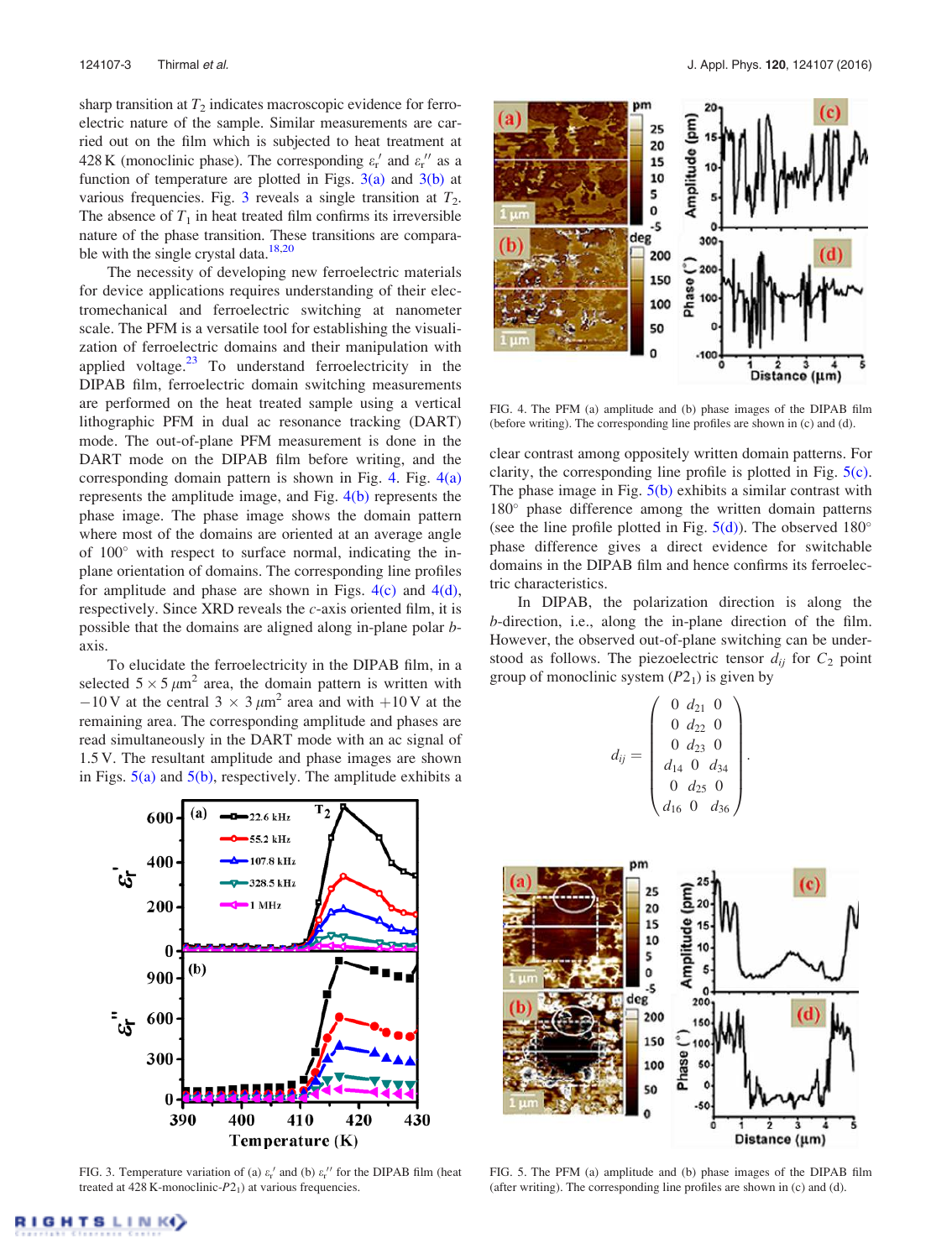By applying electric field along the  $c$ -axis, the corresponding converse piezoelectric effect is defined as  $\varepsilon_j = d_{ij} E_i$ , where  $i = 1, 2, 3$  and  $j = 1, 2, 3, 4, 5, 6$ 

$$
\Rightarrow \begin{pmatrix} \varepsilon_1 \\ \varepsilon_2 \\ \varepsilon_3 \\ \varepsilon_4 \\ \varepsilon_5 \\ \varepsilon_6 \end{pmatrix} = \begin{pmatrix} 0 & d_{21} & 0 \\ 0 & d_{22} & 0 \\ 0 & d_{23} & 0 \\ d_{14} & 0 & d_{34} \\ d_{14} & 0 & d_{34} \\ 0 & d_{25} & 0 \\ d_{16} & 0 & d_{36} \end{pmatrix} \begin{pmatrix} 0 \\ 0 \\ E_3 \end{pmatrix}
$$

$$
\Rightarrow \varepsilon_4 = d_{34}E_3 \text{ and } \varepsilon_6 = d_{36}E_3,
$$

i.e.,  $\varepsilon_4$  and  $\varepsilon_6$  are non-zero components of shear strain about a and c-axes, respectively, under the application of electric field along the  $c$ -axis. Hence, the nonzero  $d_{36}$  component of piezoelectric tensor, for  $C_2$  point group of monoclinic system, induces a shear strain under the influence of an electric field applied along  $c$ -axis.<sup>24</sup> This shear strain gives the vertical PFM switching response in the  $c$ -axis oriented DIPAB film. The PFM images shown in Fig. 5 exhibit a non-uniform switching behavior at regions near domain boundaries (marked as circle in Fig.  $5(b)$ ). Though the exact reason is not clear, this may be due to domain pinning or correlation effect as reported in oxide films.<sup>25,26</sup>

To further verify the polarization switching phenomenon in the DIPAB film, piezoresponse force spectroscopy is carried out in the DART mode where the out-of-plane piezoresponse is measured as a function of voltage. The obtained amplitude and phase response as a function of voltage are shown in Figs.  $6(a)$  and  $6(b)$ , respectively. The amplitude plot reveals a clear butterfly loop reminiscent of ferroelectric character with two symmetrical minima at coercive fields. The phase graph shown in Fig.  $6(b)$  reveals a hysteretic character with phase difference of 180° which is consistent with the phase profile shown in Fig.  $5(b)$ . The observed phase and amplitude behavior prove the polarization switching characteristics of the fabricated DIPAB film.

Apart from the microscopic proof of switching characteristics, for macroscopic switching characteristics, polarization versus electric field is measured at 300 K. The corresponding hysteresis loop is shown in Fig. 7. Fig. 7 exhibits a typical ferroelectric hysteresis loop of the DIPAB film. The asymmetric nature of loop may be attributed to the effect of dissimilar electrode configuration. Note that gold and ITO are used as top and bottom electrodes, respectively. The maximum polarization measured for the  $c$ -axis oriented DIPAB film is  $3.5 \mu$ C/cm<sup>2</sup>.

The field induced rotation of polarization in the monoclinic (bulk lattice parameters  $a = 7.8689$ ,  $b = 8.0976$ ,  $c = 7.9093 \text{ Å}$ ) DIPAB may be responsible for observed polarization along the non-polar axis in the presence of electric field. This type of field induced rotation was observed in various ferroelectrics  $BaTiO<sub>3</sub>$  and  $PbTiO<sub>3</sub>$  based systems. Note that the field induced polarization is more prominent in monoclinic systems. $27,28$  Apart from field induced rotation, the 100° oriented domains in as grown sample observed in PFM (Fig. 4) may also add their component to the observed c-axis polarization in the presence of electric field. The maximum polarization observed along the c-axis is 3.5  $\mu$ C/cm<sup>2</sup>, and it is smaller than the reported polarization along the b-axis. However, it is still larger than the values reported for other organic ferroelectrics in literature. Hence, the observed polarization value along the c-axis may be partly due to field induced rotation and partly due to the b-axis polarization component originated at the expense of decrease in polarization along the b-axis. A schematic representation of the polarization direction in single crystal and film (in the presence and absence of electric field) is shown in Fig. 8. Ironically, the P-E measurements carried out on the DIPAB single crystal were all done just below  $(1 \text{ or } 2 \text{ K})$  the ferroelectric Currie temperature  $( $428 \text{ K}$ )$  and not at room temperature for reasons not known.<sup>18,20</sup> Thus, P-E hysteresis loop measured at 300 K gives the macroscopic evidence for ferroelectricity in the c-axis oriented DIPAB films without any ambiguity. However, the study of DIPAB with its polar b axis being in the out-of-plane direction would be important and interesting for its future applications. The advantage of



FIG. 6. The piezoresponse spectroscopic (a) amplitude and (b) phase response of the DIPAB film.



FIG. 7. The polarization versus electric field measured at 300 K for DIPAB film.